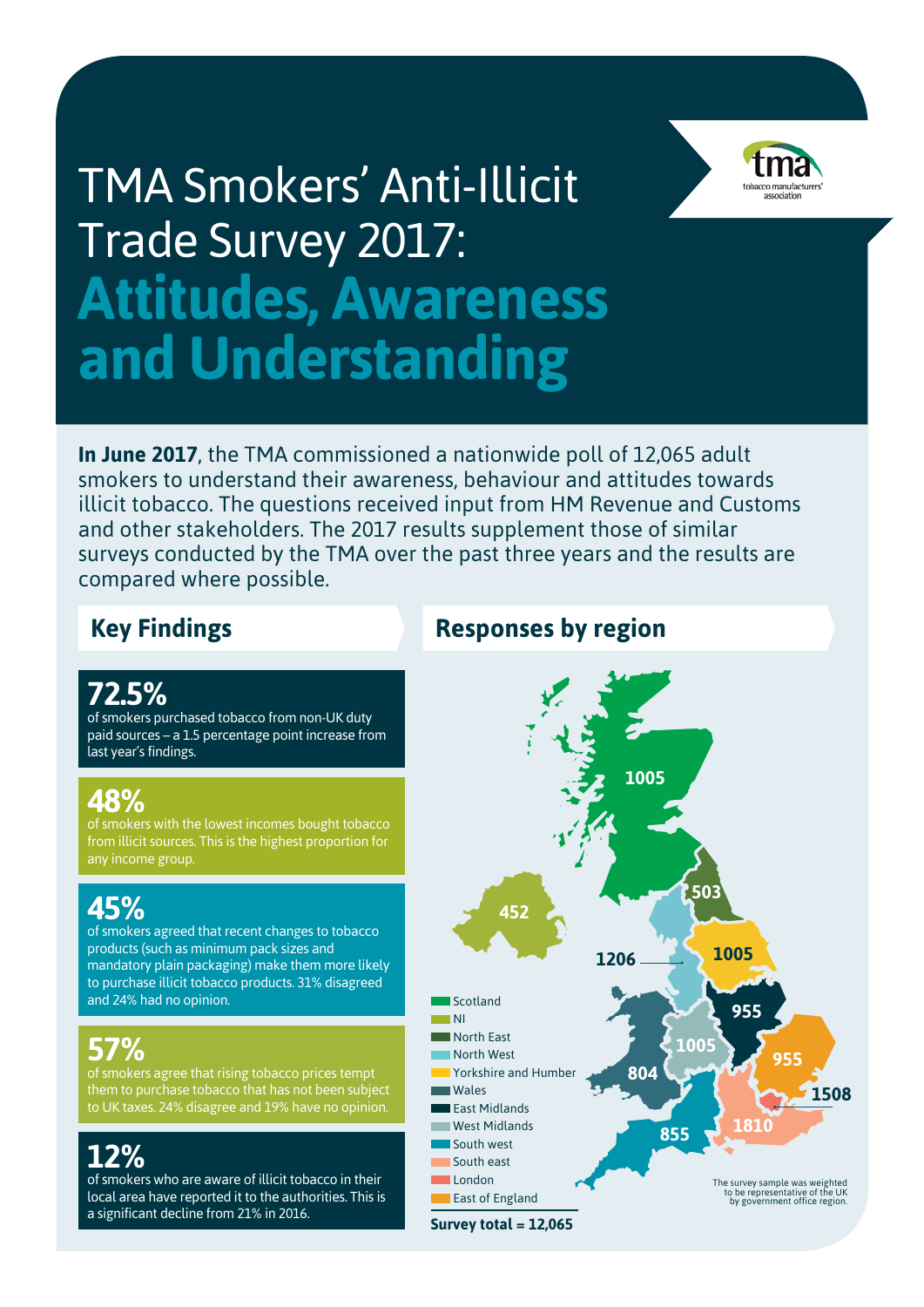# **Overall Purchasing Patterns**

#### Key Information

- Smokers in the UK continue to purchase their tobacco products through conventional retail channels with the only notable change being a 6 percentage point fall in smokers purchasing from supermarkets compared to 2016.
- 51% of smokers purchase tobacco products from abroad.
- 59% of smokers purchase tobacco products from Duty Free.



Don't know 0 0%

How often do you buy tobacco from the following sources?

#### BASE: 12,065 | ALL INTERVIEWS

Percentage of respondents who had bought non-UK Duty paid tobacco

| Location                                                                  | <b>Never</b> | <b>More</b><br>than<br>once<br>a day | Once<br>a day | Four<br>or five<br>times<br>a week | Two or<br>three<br>times<br>a week | Once a<br>week | Once a<br>fortnight month | Once a | <b>Less</b><br>than<br>once a<br>month | Don't<br>know |
|---------------------------------------------------------------------------|--------------|--------------------------------------|---------------|------------------------------------|------------------------------------|----------------|---------------------------|--------|----------------------------------------|---------------|
| Markets or car boot sales                                                 | 84%          | 1%                                   | 2%            | 1%                                 | 2%                                 | 3%             | 1%                        | 1%     | 3%                                     | 1%            |
| Vans                                                                      | 88%          | 1%                                   | 1%            | 1%                                 | 1%                                 | 2%             | 1%                        | $1\%$  | 3%                                     | 1%            |
| Workplace                                                                 | 85%          | 1%                                   | 2%            | 1%                                 | 1%                                 | 2%             | 1%                        | $1\%$  | 4%                                     | 1%            |
| Private houses (so-called 'fag houses')                                   | 87%          | 1%                                   | 1%            | 1%                                 | 1%                                 | 2%             | 1%                        | 1%     | 3%                                     | 2%            |
| From friends and family                                                   | 70%          | 1%                                   | 1%            | 1%                                 | 1%                                 | 3%             | 2%                        | 4%     | 13%                                    | 1%            |
| Festivals / Pubs / Bars                                                   | 74%          | 1%                                   | 1%            | 1%                                 | 1%                                 | 3%             | 2%                        | 3%     | 13%                                    | 1%            |
| Internet (social media and/or websites advertising cheap tobacco)         | 86%          | 1%                                   | 1%            | 1%                                 | 1%                                 | 1%             | 1%                        | 2%     | 4%                                     | 1%            |
| Someone selling in a pub, bar or café i.e. a non-employee                 | 83%          | 1%                                   | 1%            | 1%                                 | 1%                                 | 2%             | 1%                        | 2%     | 6%                                     | 1%            |
| People in the street (i.e.: individuals in public place not listed above) | 88%          | 1%                                   | 1%            | 1%                                 | $1\%$                              | 2%             | 1%                        | 1%     | 3%                                     | 2%            |
| Abroad (in a local shop when travelling outside the UK)                   | 49%          | 1%                                   | 2%            | 1%                                 | 2%                                 | 3%             | 1%                        | 2%     | 35%                                    | 4%            |
| Duty Free shop (at the airport, ferry or Eurotunnel)                      | 41%          | 1%                                   | 1%            | 1%                                 | 1%                                 | 2%             | 1%                        | 3%     | 44%                                    | 5%            |



#### Where do you buy your tobacco products?

Key Information

• Adult smokers 18-24 were the most likely to buy non-UK Duty paid tobacco with 77% doing so. Those over

- Smokers in London were the most likely to buy non-UK duty paid tobacco with 82% doing so.
- 75 were the least likely (57%).
- Smokers with the lowest incomes were more likely (48%) to buy tobacco from illicit sources than those with the highest incomes (40%).

# **Non-UK Duty Paid Purchasing Patterns**

Percentage of respondents who had bought non-UK Duty paid tobacco products by UK region.

Percentage of respondents who had bought non-UK Duty paid tobacco products by gender.

Percentage of respondents who had bought non-UK Duty paid tobacco products excluding from abroad and at Duty Free by income.







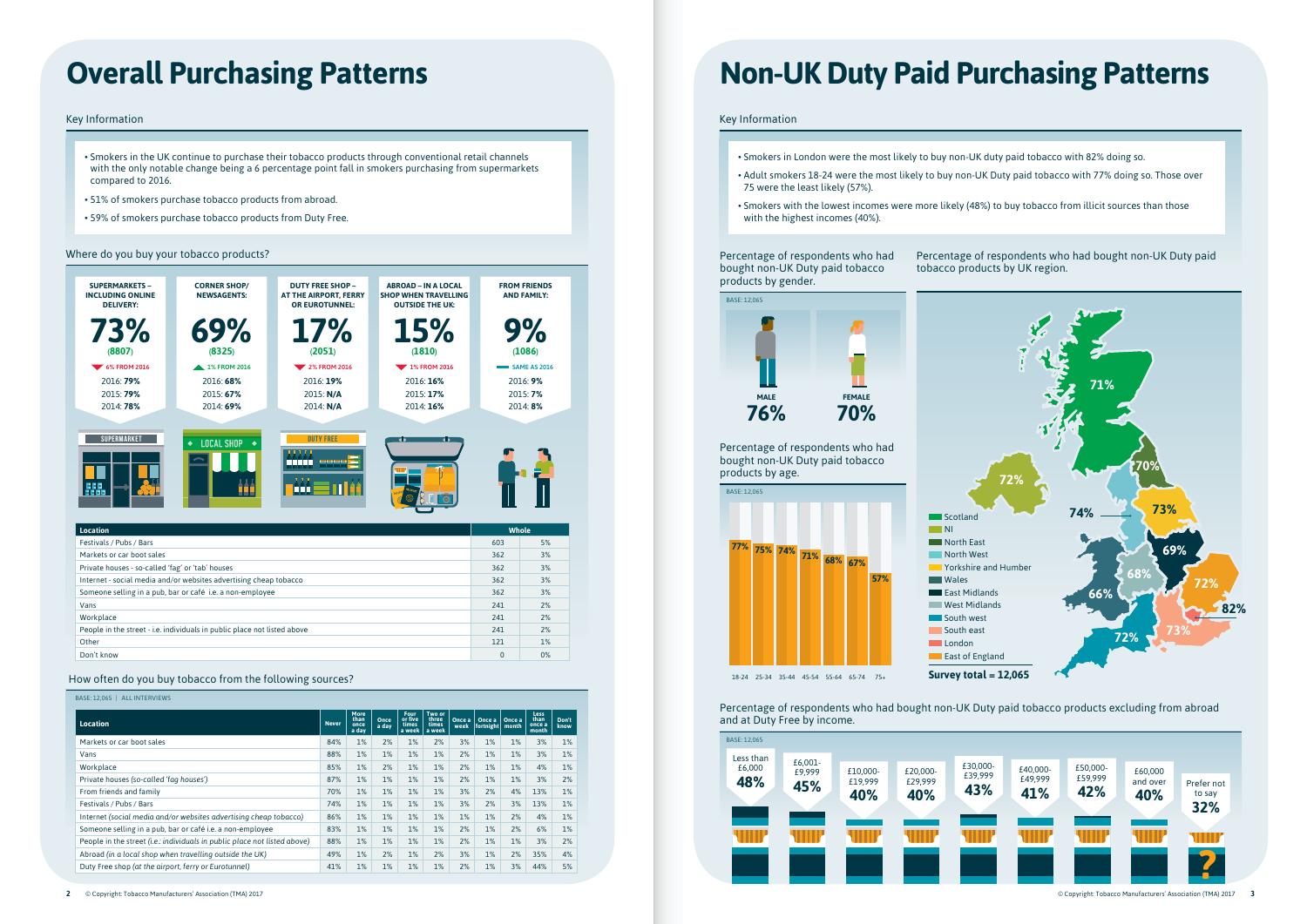## **Awareness**

### Within the last year, are you aware of any under 18s buying or selling illicit tobacco locally?



### Key Information

• 49% of cigarette smokers who are aware of illicit tobacco in their area have seen it being sold for what is

When you have seen illicit tobacco products being sold, what price range have they been within for a pack of 20 cigarettes?

- 20% of smokers are aware of illicit tobacco being sold in their local area. This is the same percentage as 2016.
- typically less than half the price of UK duty paid cigarettes (less than £4).
- 45% of smokers have seen 50g packs of RYO tobacco for more than £8. This is an 11 percentage point increase from 2016.

When you have seen illicit tobacco products being sold, what price range have they been within for a pack of 50g RYO tobacco?

Are you aware of illicit tobacco products (UK tax has not been paid) being sold in your area?

BASE: 12,065 | ALL INTERVIEWS

Excluding tobacco purchased from abroad and at Duty Free, how much do you typically spend a week on tobacco products which you know have not been subject to UK taxes? *e.g. cheap purchases in a pub or cheap purchases online.*

| BASE: 12,065   ALL INTERVIEWS |     |                      |     |  |  |  |  |  |
|-------------------------------|-----|----------------------|-----|--|--|--|--|--|
| 2017                          |     |                      |     |  |  |  |  |  |
| <b>Brand</b>                  | %   | <b>Brand</b>         | %   |  |  |  |  |  |
| American Legend               | 9%  | Kent                 | 18% |  |  |  |  |  |
| Austin                        | 5%  | Kings Innternational | 11% |  |  |  |  |  |
| <b>Business Royals</b>        | 17% | L&M                  | 46% |  |  |  |  |  |
| Domingo                       | 14% | Minsk                | 8%  |  |  |  |  |  |
| <b>Eastenders</b>             | 13% | NZ Black             | 6%  |  |  |  |  |  |
| Excellence                    | 10% | NZ Gold              | 6%  |  |  |  |  |  |
| Fest/PECT                     | 11% | Raquel               | 7%  |  |  |  |  |  |
| Flandria                      | 8%  | Richman              | 15% |  |  |  |  |  |
| <b>Gold Classic</b>           | 26% | Septwolves           | 4%  |  |  |  |  |  |
| <b>Gold Mount</b>             | 12% | Viceroy              | 13% |  |  |  |  |  |
| <b>JIM</b>                    | 14% | The Turner           | 19% |  |  |  |  |  |
| Jin Ling                      | 17% |                      |     |  |  |  |  |  |

| BASE: 8,129   ALL INTERVIEWS |     |                      |     |  |  |  |  |
|------------------------------|-----|----------------------|-----|--|--|--|--|
| 2017                         |     |                      |     |  |  |  |  |
| <b>Brand</b>                 | %   | <b>Brand</b>         | %   |  |  |  |  |
| American Legend              | 43% | Kent                 | 28% |  |  |  |  |
| Austin                       | 42% | Kings Innternational | 24% |  |  |  |  |
| <b>Business Royals</b>       | 24% | L&M                  | 36% |  |  |  |  |
| Domingo                      | 29% | Minsk                | 32% |  |  |  |  |
| <b>Eastenders</b>            | 36% | NZ Black             | 39% |  |  |  |  |
| Excellence                   | 27% | NZ Gold              | 39% |  |  |  |  |
| Fest/PECT                    | 34% | Raquel               | 38% |  |  |  |  |
| Flandria                     | 40% | Richman              | 30% |  |  |  |  |
| <b>Gold Classic</b>          | 33% | Septwolves           | 40% |  |  |  |  |
| <b>Gold Mount</b>            | 27% | Viceroy              | 29% |  |  |  |  |
| <b>JIM</b>                   | 32% | <b>The Turner</b>    | 41% |  |  |  |  |
| Jin Ling                     | 29% |                      |     |  |  |  |  |

The following brands are not typically sold in the UK. Have you seen any of the following known non-shop brands being sold or smoked?

Have you purchased any of the following known non-shop brands?

|                | 2014 | 2015 | 2016          | 2017 |                | 2014 | 2015          | 2016          | 2017 |
|----------------|------|------|---------------|------|----------------|------|---------------|---------------|------|
|                | %    | %    | $\frac{9}{6}$ | %    |                | %    | $\frac{9}{6}$ | $\frac{9}{6}$ | %    |
| £3.00 or Less  | 19%  | 21%  | 18%           | 12%  | £5.00 or Less  | 18%  | 16%           | 18%           | 12%  |
| £3.01 to £4.00 | 45%  | 43%  | 32%           | 37%  | £5.01 to £6.00 | 16%  | 16%           | 14%           | 12%  |
| £4.01 to £5.00 | 21%  | 23%  | 29%           | 28%  | £6.01 to £7.00 | 18%  | 14%           | 14%           | 12%  |
| £5.01 to £6.00 | 9%   | 8%   | 12%           | 15%  | £7.01 to £8.00 | 28%  | 24%           | 20%           | 18%  |
| £6.00 or More  | 6%   | 5%   | 8%            | 8%   | £8.00 or More  | 20%  | 29%           | 34%           | 45%  |





# **Non-UK Duty Paid Purchasing Patterns**

#### Key Information





- 15% of cigarette smokers typically bought more than 200 cigarettes on each occasion they bought tobacco that had not been subject to UK taxes.
- The average spend per week of smokers who admit to having purchased tobacco from illicit sources is £8.46.
- 15% of cigarette smokers typcally spent more than £1,000 per year on illicit tobacco per year.

On each occasion you purchase cigarettes that have not been subject to UK taxes, how much do you typically buy?

On each occasion you purchase roll your own (RYO) tobacco that has not been subject to UK taxes, how much do you typically buy?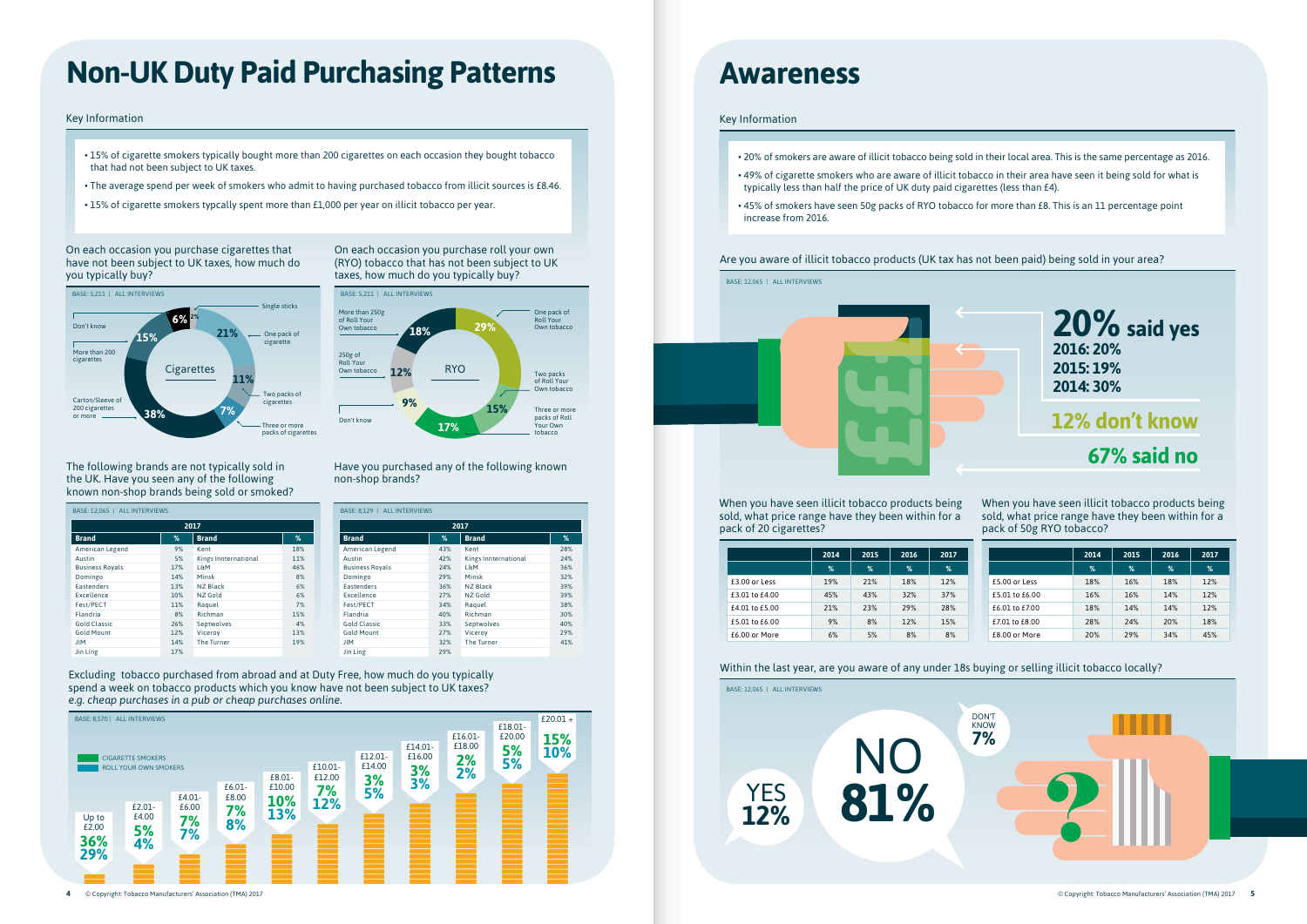Have you reported the sale of these illicit tobacco products to anyone in the past 12 months?

If you have not reported the sale of illicit tobacco to anyone, why was that?



If you have reported the sale of illicit tobacco in the past 12 months, who was it to?

To what extent would the following reasons make you more likely or less likely to report illicit tobacco?

Do you agree or disagree that the government should do the following to reduce the illicit trade in tobacco products?

| <b>ALL INTERVIEWS</b><br>BASE: 12.065                                                                           |                       |                              |                          |
|-----------------------------------------------------------------------------------------------------------------|-----------------------|------------------------------|--------------------------|
| <b>Ouestion</b>                                                                                                 | <b>Total</b><br>agree | I have no<br>opinion on this | <b>Total</b><br>disagree |
| Rising financial penalties for repeat offenders - e.g. doubling for second offence, tripling for third etc.     | 61%                   | 26%                          | 12%                      |
| On the spot fines for those selling illegal tobacco                                                             | 65%                   | 22%                          | 13%                      |
| Make it easier to name and shame people or companies that illegally evade tobacco tax                           | 60%                   | 26%                          | 14%                      |
| Make landowners and landlords more responsible for illegal goods sold on their premises                         | 52%                   | 26%                          | 21%                      |
| Make social media websites more responsible for illegal tobacco when it is promoted or sold via their platforms | 61%                   | 26%                          | 13%                      |
| Encourage landlords to evict tenants who sell illegal tobacco                                                   | 43%                   | 31%                          | 26%                      |

Key Information

- Only 24% of smokers think there are sufficient deterrents to persuade people not to buy illicit tobacco.
- 61% of smokers agreed that the punishments for the sale of illicit tobacco should be strengthened by introducing rising fines for repeat offenders.
- Reading an article about the dangers of illicit tobacco would put slightly fewer smokers off purchasing it than in previous years

Would reading an article about the dangers of illicit tobacco in your local paper put you off buying illegal cigarettes?

BASE: 12,065 | ALL INTERVIEWS





| MAY NOT ADD UP TO 100% DUE TO ROUNDING<br>BASE: 1.610                                          |                   |                                      |              |
|------------------------------------------------------------------------------------------------|-------------------|--------------------------------------|--------------|
|                                                                                                | <b>All likely</b> | <b>Neither likely</b><br>or unlikely | All unlikely |
| The government lost £2.4 billion in tax from illicit tobacco last year                         | 20%               | 34%                                  | 45%          |
| Illicit tobacco products are unregulated and may contain ingredients such as rat droppings     | 56%               | 25%                                  | 20%          |
| Illicit tobacco products do not have the required fire safety features that legitimate ones do | 43%               | 31%                                  | 26%          |
| It is much easier for children to access illicit tobacco as criminals do not ask for ID        | 48%               | 28%                                  | 24%          |
| The people who profit from illegal tobacco are usually part of organised criminal gangs        | 42%               | 30%                                  | 28%          |
| That illegal tobacco risks putting your local corner shop or newsagent shop out of business    | 34%               | 35%                                  | 32%          |
| The reassurance that a report couldn't be traced to you                                        | 42%               | 32%                                  | 25%          |
| The person/s that I am reporting would be prosecuted                                           | 35%               | 35%                                  | 30%          |

# **Reporting Deterrents**

#### Key Information

- Only 12% of smokers who are aware of illicit tobacco in their local area have reported it to the authorities. This is a decrease on 21% from 2016.
- The Police was the most common authority to whom illicit tobacco was reported (38%) and the proportion of smokers reporting illicit tobacco to HMRC has increased by 13 percentage points since 2014.
- 64% of smokers who did not report illicit tobacco didn't do so because it was 'none of their business'. This is a 7 percentage point increase from 2016.
- 56% of smokers would be more likely to report illicit tobacco if it were known that it is unregulated and can contain ingredients such as rat droppings.



| <b>47%</b>                          | <b>NO 31%</b><br>2016:   2015:   2014:<br>$27\%$ 25% 26% |
|-------------------------------------|----------------------------------------------------------|
| 2016: 53%<br>2015: 54%<br>2014: 51% | 22% DON'T<br>2016: 20%<br>2015: 21%<br>2014: 22 %        |

Do you think there are sufficient deterrents - e.g. legal, social, etc. to dissuade or prevent people from selling and/or buying illicit tobacco products?



BASE: 12,065 | ALL INTERVIEWS